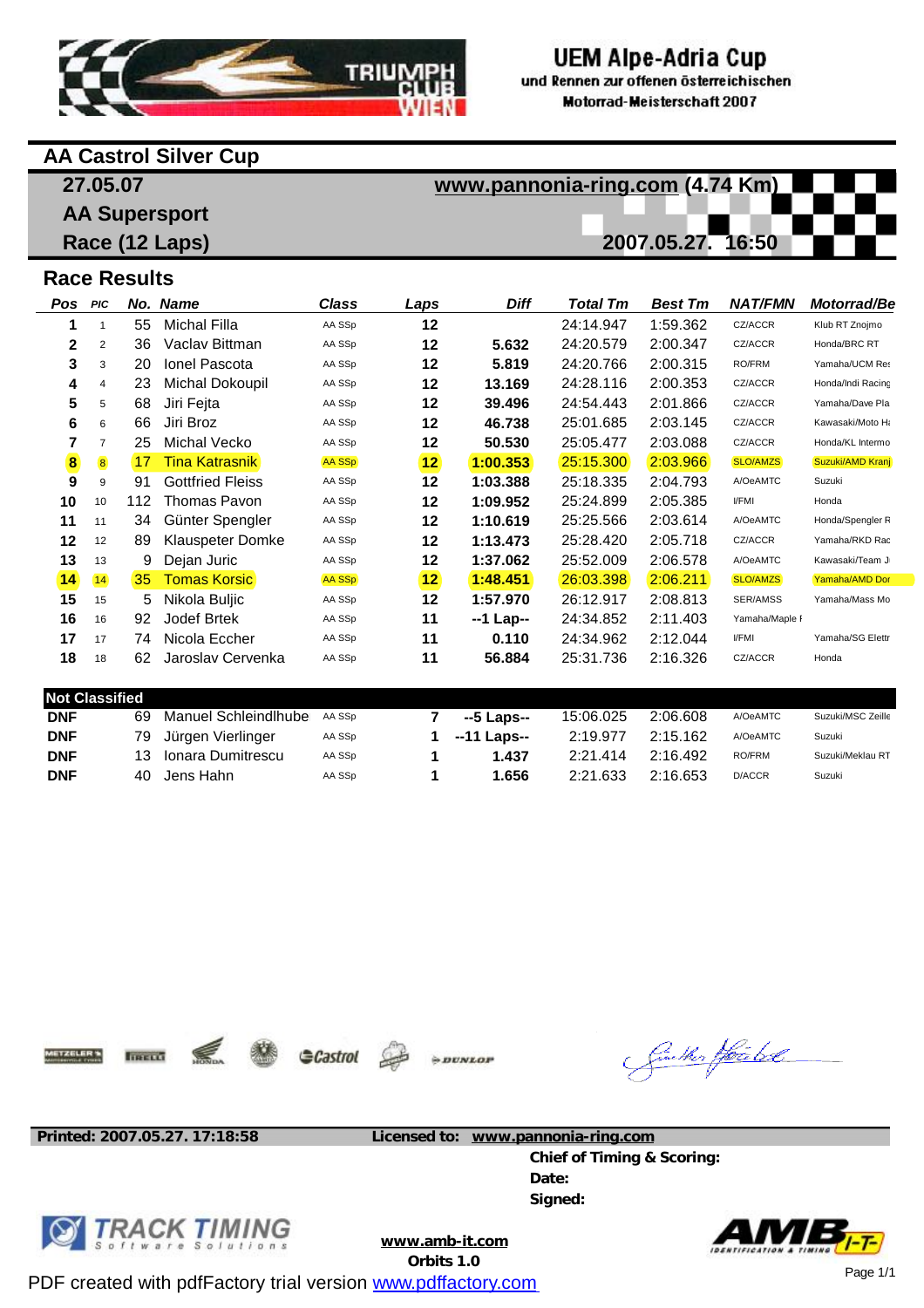

#### **UEM Alpe-Adria Cup** und Rennen zur offenen österreichischen Motorrad-Meisterschaft 2007

**AA Castrol Silver Cup 27.05.07 [www.pannonia-ring.com](http://www.pannonia-ring.com) (4.74 Km) AA Supersport Race (12 Laps) 2007.05.27. 16:50** -------**. . . . . Row 1 <sup>1</sup>** [36] Vaclav Bittman **<sup>2</sup>** [55] Michal Filla **Row <sup>3</sup>** [20] Ionel Pascota **<sup>4</sup>** [68] Jiri Fejta **Row 2 5** [23] Michal Dokoupil **6 1** [66] Jiri Broz **Row** [34] Günter Spengler **8** [25] Michal Vecko **Row 3 <sup>9</sup>** [112] Thomas Pavon **<sup>10</sup>** [91] Gottfried Fleiss **Row <sup>11</sup>** [17] Tina Katrasnik **<sup>12</sup>** [89] Klauspeter Domke **Row 4 13** [9] Dejan Juric **14 14** [35] Tomas Korsic **15** [5] Nikola Buljic **16** [69] Manuel Schleindlhube **Row 5 14 140** Jens Hahn **18 192** Jodef Brtek **Row 19** [13] Ionara Dumitrescu **20** [79] Jürgen Vierlinger **Row 6 <sup>21</sup>** [74] Nicola Eccher **<sup>22</sup>** [62] Jaroslav Cervenka









Ginether Hoa bol

**Printed: 2007.05.27. 8:39:32 Licensed to: [www.pannonia-ring.com](http://www.pannonia-ring.com)**

**Chief of Timing & Scoring: Date: Signed:**



**[www.amb-it.com](http://www.amb-it.com)**

**Orbits 1.0**

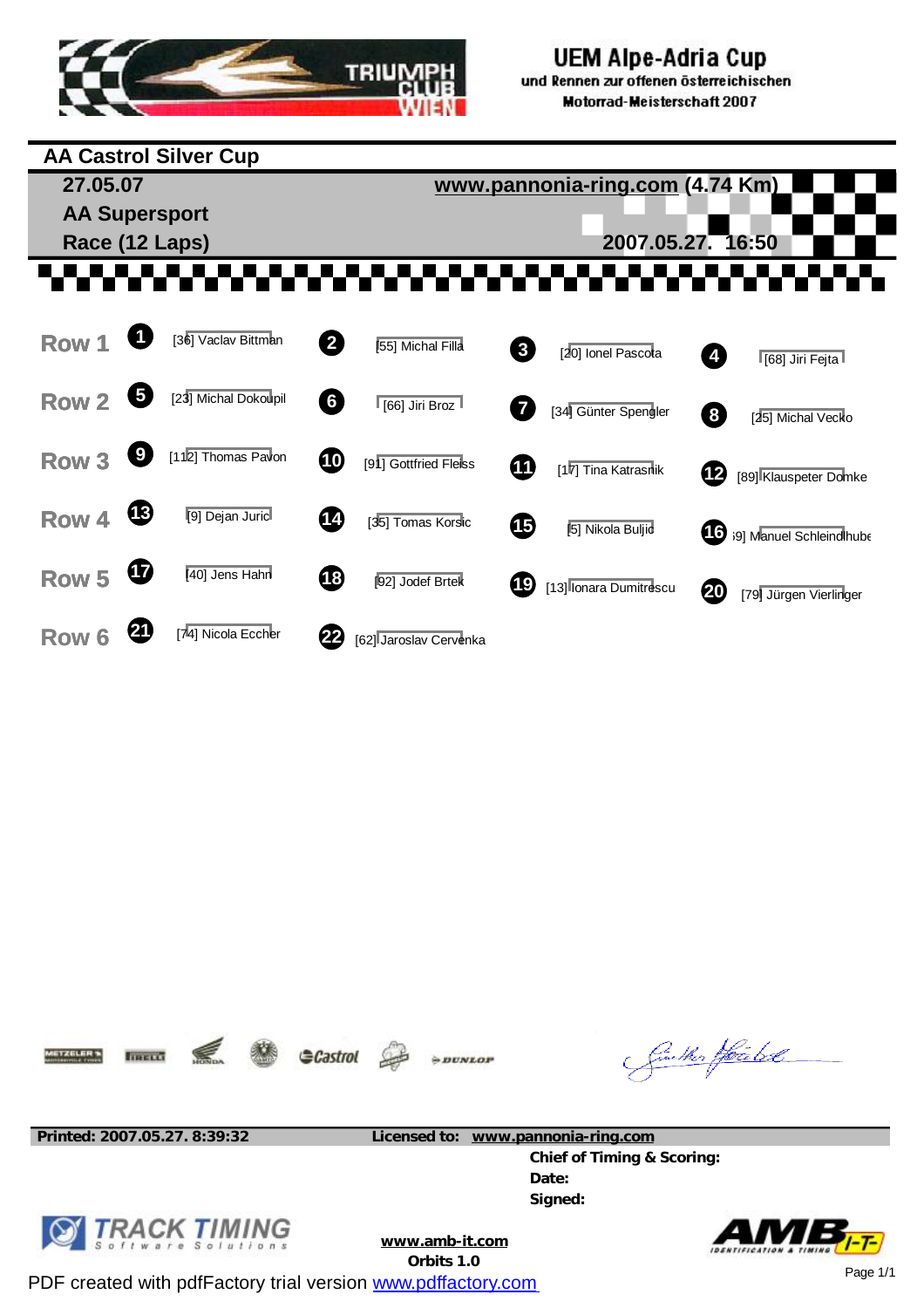

# UEM Alpe-Adria Cup

und Rennen zur offenen österreichischen **Motorrad-Meisterschaft 2007** 

## **AA Castrol Silver Cup**

**26.05.07 AA Supersport 2. Offizielles Qualify [www.pannonia-ring.com](http://www.pannonia-ring.com) (4.74 Km) 2007.05.26. 19:05 Qualify Results**

#### **Pos PIC 1 2 3 4 5 6 7 8 9 10 11 12 13 14 15 16 17 18 19 20 21 22** 1  $\mathcal{L}$ 3 4 5 6 7 8 9 10 11 12 13 14 15 16 17 18 19 20 21 22 *No. Name*  55 20 23 68 36 66 25 34 112 **91** 17 **89** 9 35 5 69 40 92 13 79 74 62 Michal Filla Ionel Pascota Michal Dokoupil Jiri Fejta Vaclav Bittman Jiri Broz Michal Vecko Günter Spengler Thomas Pavon Gottfried Fleiss Tina Katrasnik Klauspeter Domke Dejan Juric Tomas Korsic Nikola Buljic Manuel Schleindlhube Jens Hahn Jodef Brtek Ionara Dumitrescu Jürgen Vierlinger Nicola Eccher Jaroslav Cervenka *Class*  AA SSp AA SSp AA SSp AA SSp AA SSp AA SSp AA SSp AA SSp AA SSp AA SSp AA SSp AA SSp AA SSp AA SSp AA SSp AA SSp AA SSp AA SSp AA SSp AA SSp AA SSp AA SSp *Best Tm*  **2:00.313 2:00.471 2:02.217 2:02.694 2:02.851 2:03.384 2:03.874 2:04.967 2:05.733 2:06.234 2:06.580 2:06.682 2:07.152 2:08.505 2:08.800 2:09.359 2:09.816 2:11.157 2:11.659 2:12.661 2:14.509 2:19.960** *Diff*  **-.---- 0.158 1.904 2.381 2.538 3.071 3.561 4.654 5.420 5.921 6.267 6.369 6.839 8.192 8.487 9.046 9.503 10.844 11.346 12.348 14.196 19.647** *Best Spd In Lap*  141,830 141,644 139,621 139,078 138,900 138,300 137,753 136,548 135,716 135,178 134,808 134,699 134,202 132,789 132,484 131,912 131,448 130,104 129,608 128,629 126,861 121,921 10 11 8 4 1 12 5 7 2 9 8 6 6 10 8 3 3 13 8 5 8 9 *NAT/FMN*  CZ/ACCR RO/FRM CZ/ACCR CZ/ACCR CZ/ACCR CZ/ACCR CZ/ACCR A/OeAMTC I/FMI A/OeAMTC SLO/AMZS CZ/ACCR A/OeAMTC SLO/AMZS SER/AMSS A/OeAMTC D/ACCR Yamaha/Maple F RO/FRM A/OeAMTC I/FMI CZ/ACCR *Motorrad/Bewer* Klub RT Znojmo Yamaha/UCM Resita Honda/Indi Racing Yamaha/Dave Plast RT Honda/BRC RT Kawasaki/Moto Havrda B Honda/KL Intermoto Czech Honda/Spengler RT Honda Suzuki Suzuki/AMD Kranj Yamaha/RKD Racing Kawasaki/Team Juric Yamaha/AMD Domzale Yamaha/Mass Motorspo Suzuki/MSC Zeillern Suzuki Suzuki/Meklau RT Suzuki Yamaha/SG Elettrica Honda

**AETZELER'S** 

IIRELLI



 $\rightarrow DUNLOI$ 

Sinker Houbel

**Printed: 2007.05.26. 20:11:02 Licensed to: [www.pannonia-ring.com](http://www.pannonia-ring.com)**

**Chief of Timing & Scoring: Date: Signed:**



**[www.amb-it.com](http://www.amb-it.com)**

**Orbits 1.0**

![](_page_2_Picture_18.jpeg)